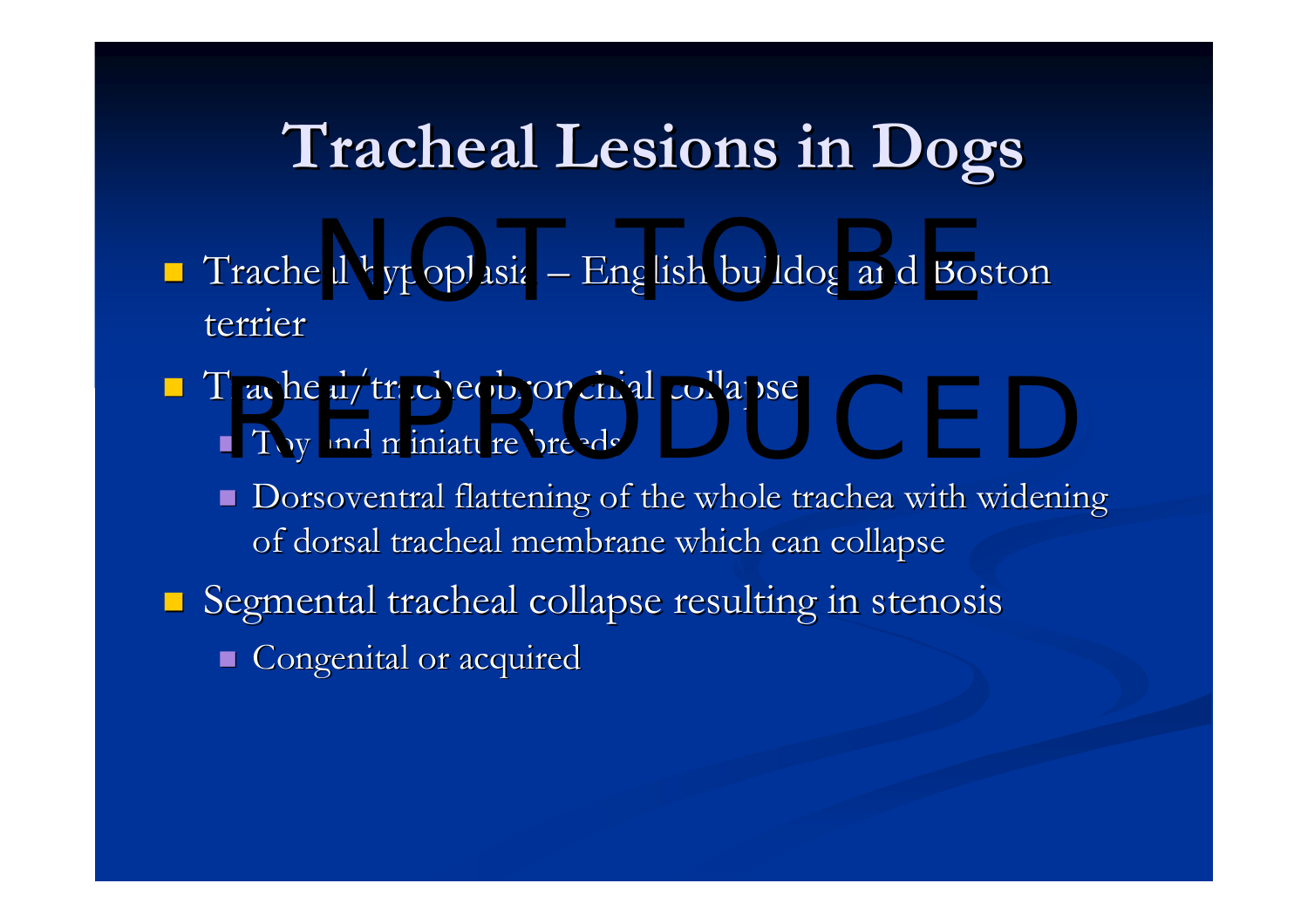#### **Tracheal Collapse Tracheal Collapse -Dog**



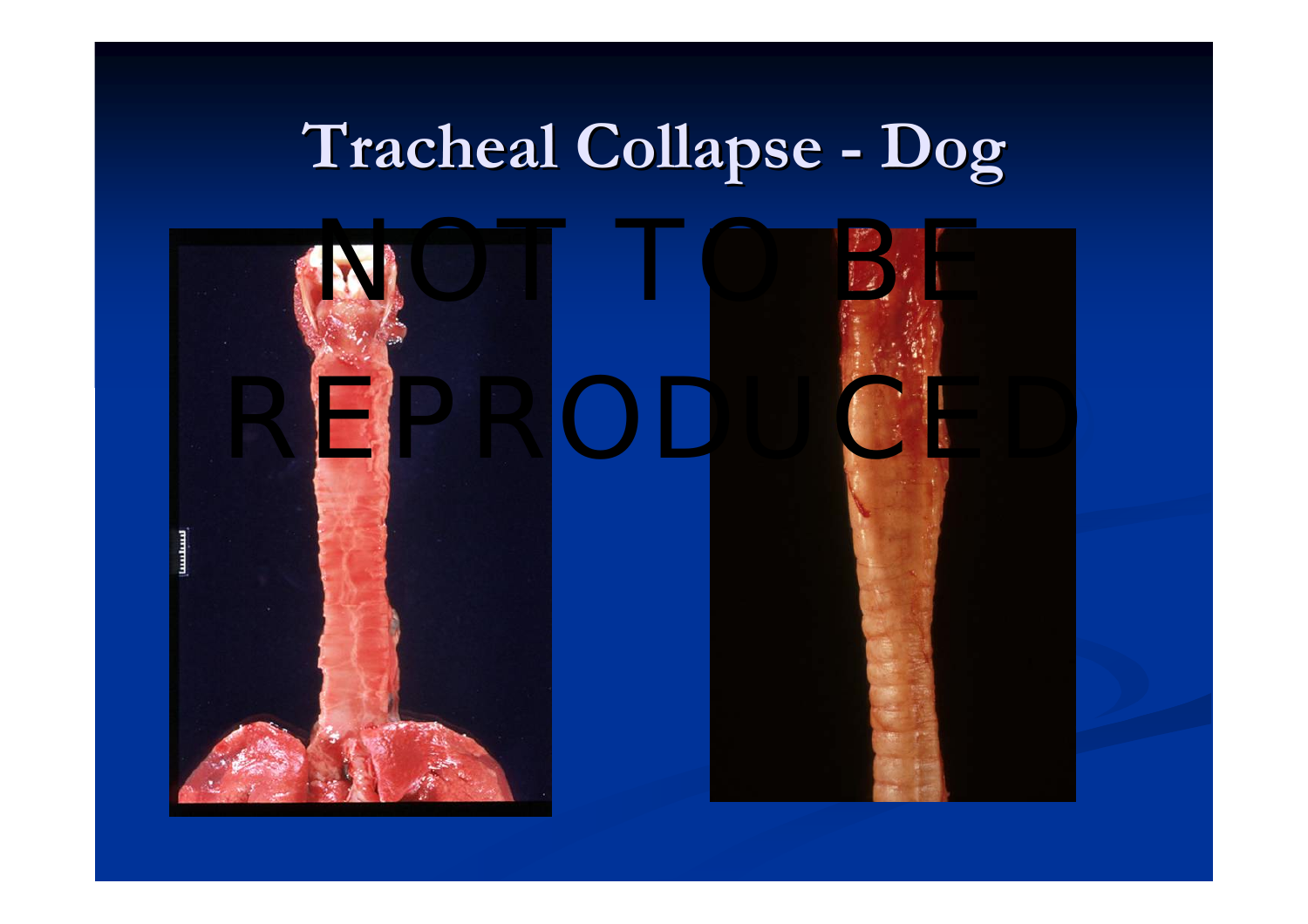### Bronchial Dysplasia **–Afghan Hound**





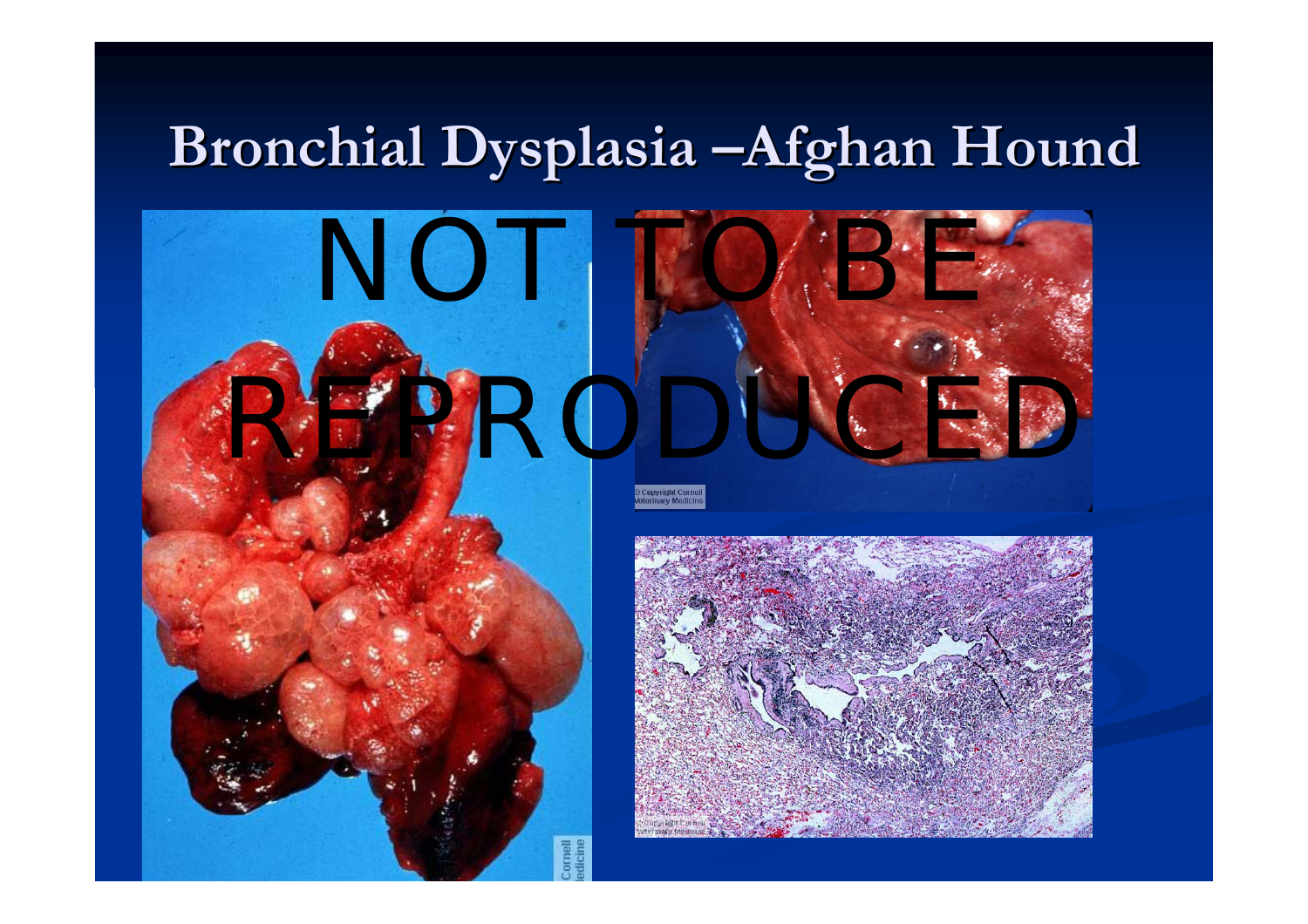### **Primary Primary Ciliary Ciliary Dyskinesia Dyskinesia in Dogs in Dogs**

 $\blacksquare$  Immotile cilia syndrome **E** Kartagener's syndrome has *situs inversus*  $\blacksquare$  Decreased mucociliary clearance leads to chronic infections – rhinitis, sinusitis, pneumonia - and bronchiectasis  $\blacksquare$  Also infertility due to sperm immotility  $\blacksquare$  Diagnosis by ultrastructural examination of ciliated epithelium (eg nasal biopsy) NOT TO BE A REPORT OF THE SERVICE OF THE SERVICE OF THE SERVICE OF THE SERVICE OF THE SERVICE OF THE SERVICE O<br>NOTE: THE SERVICE OF THE SERVICE OF THE SERVICE OF THE SERVICE OF THE SERVICE OF THE SERVICE OF THE SERVICE OF<br> Rartagener's syndrome has *situs inversus*<br>Decreased mucociliary clearance leads to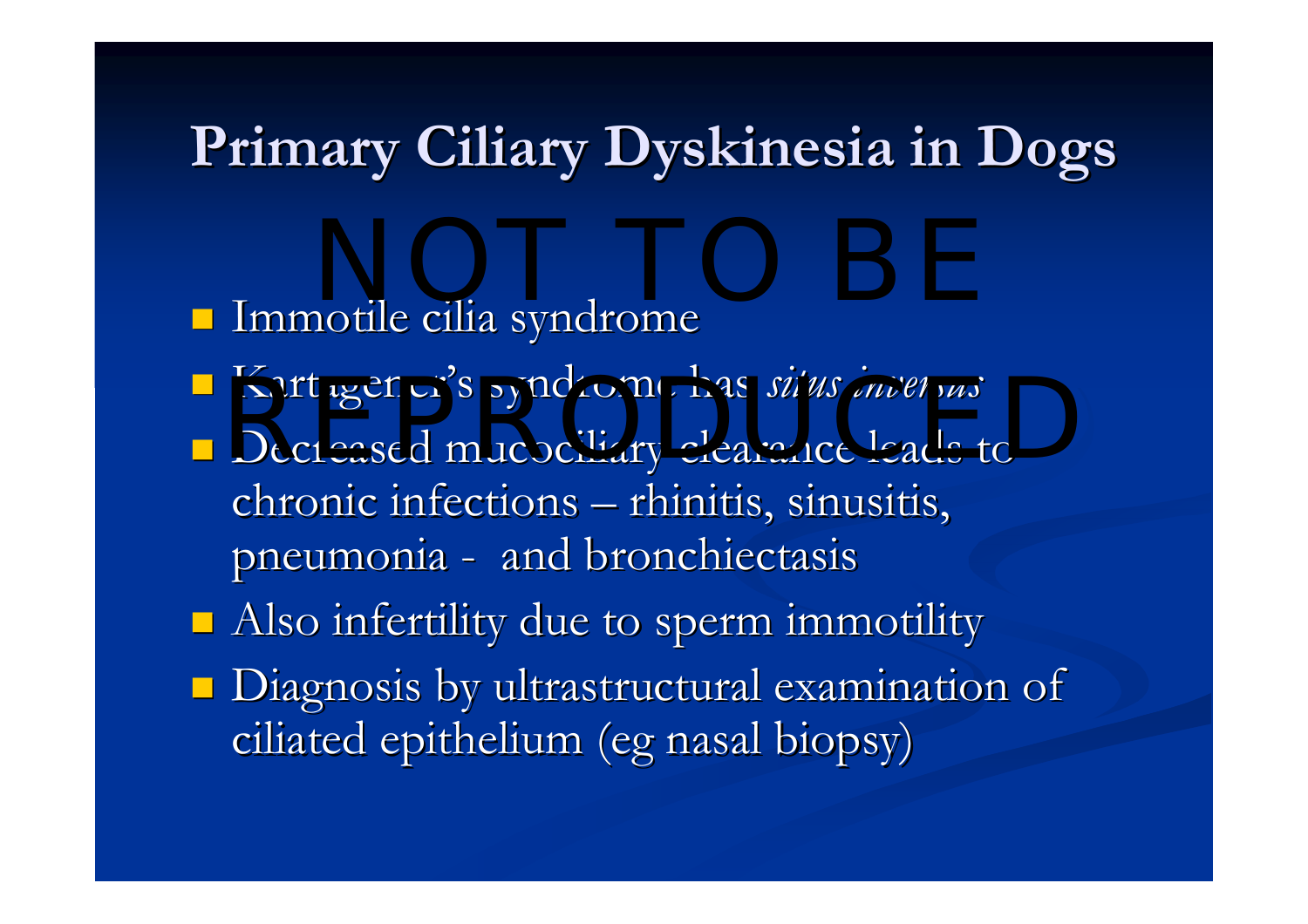## **Bronchiectasis Secondary to Primary**  $Ciliary Dyskinesia$

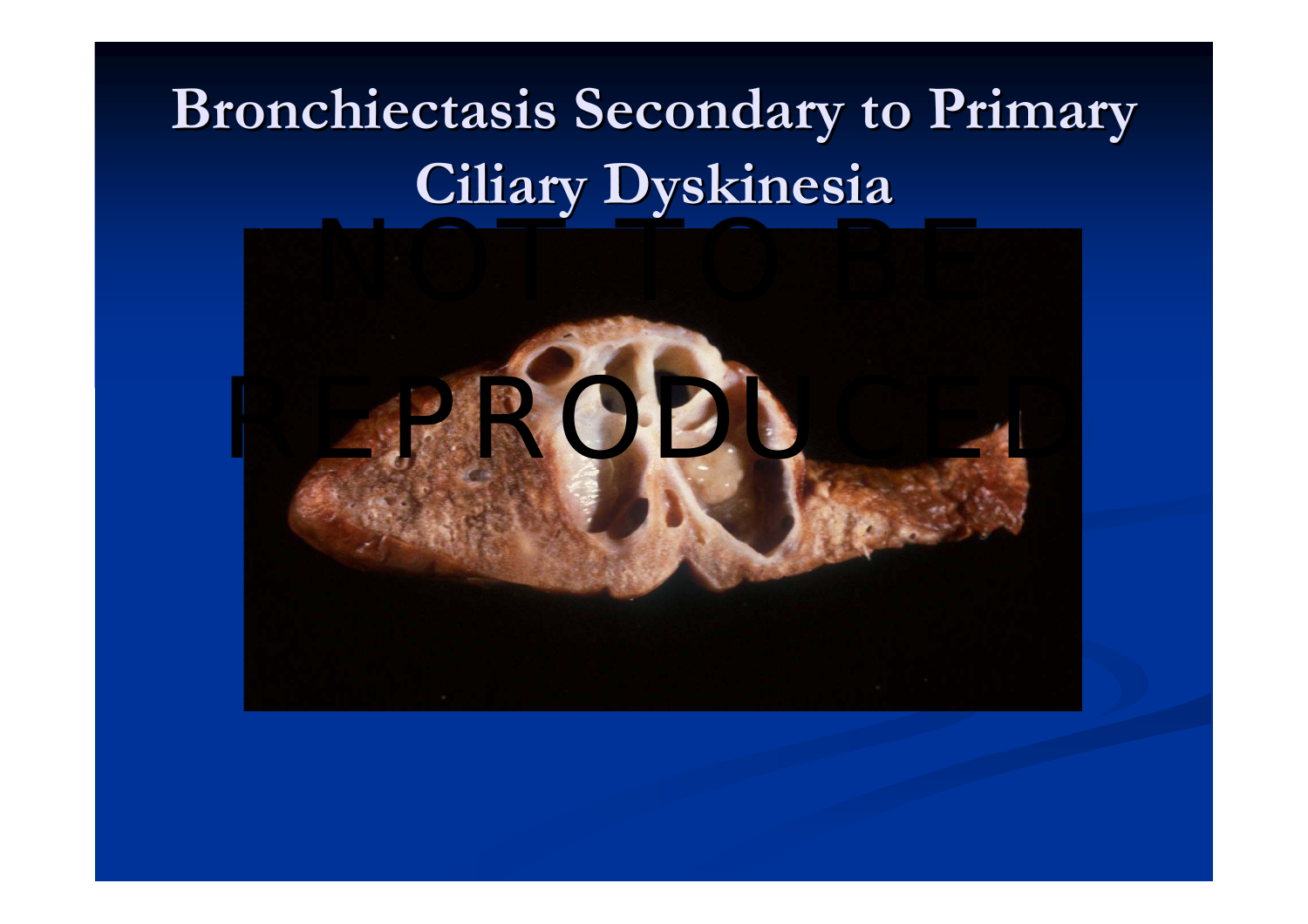# **Feline Asthma Feline Asthma(Feline Allergic Bronchitis) (Feline Allergic Bronchitis)**

### **Pathogenesis** NOT TO BE

- **Extrinsic -Type I hypersensitivity**
- ? Intrinsic ? Intrinsic
- REPRODUCED PHINES PARASITE PRODUCED PRODUCEDS, Etiology: inhaled allergens, irritants, e.g. parasite proteins, cigarette smoke
- **Leads to hyperreactivity**
- $\blacksquare$ Clinical signs
	- Recurrent cough and/or dyspnea
	- Wheezing due to reversible broncho-constriction
	- $\blacksquare$  Generally well controlled with steroids, may need to remove from allergens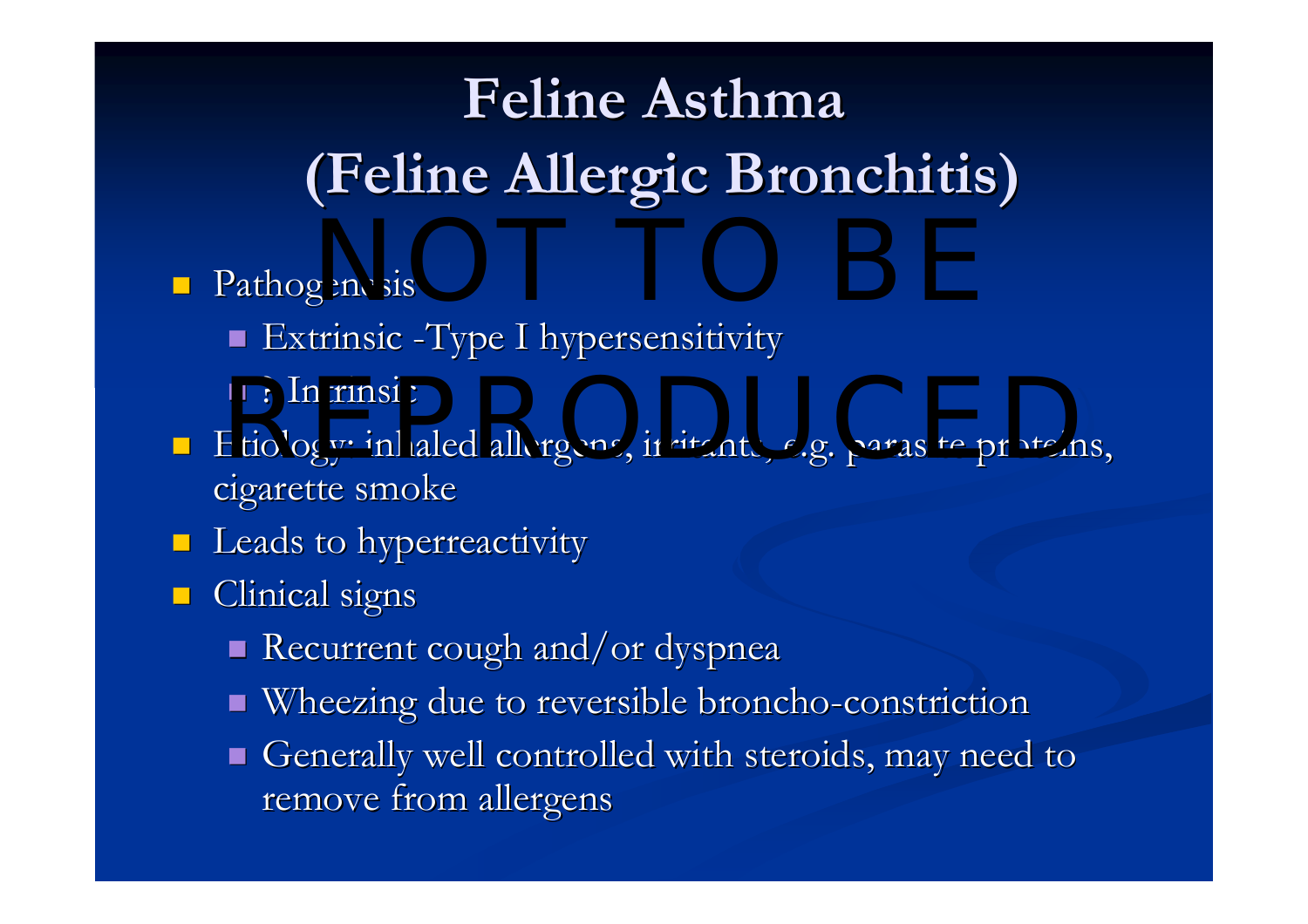### **Sensitization to Allergen Sensitization to Allergen**



From Kumar et al, 2005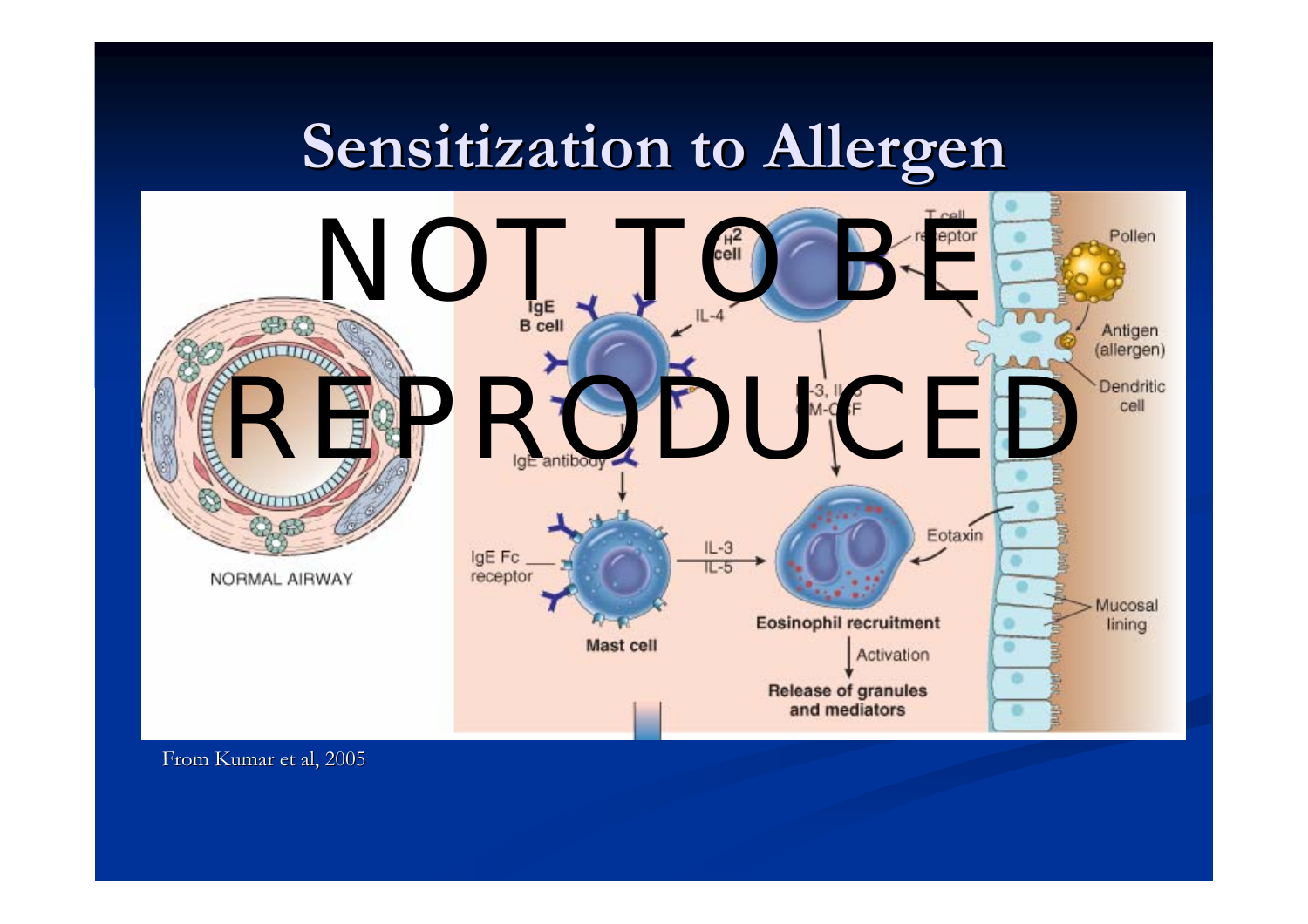# **Allergen-Triggered Asthma**



CONSTRICTED AIRWAY IN ASTHMA



**IMMEDIATE PHASE (MINUTES)** 

C. LATE PHASE (HOURS)

© Elsevier 2005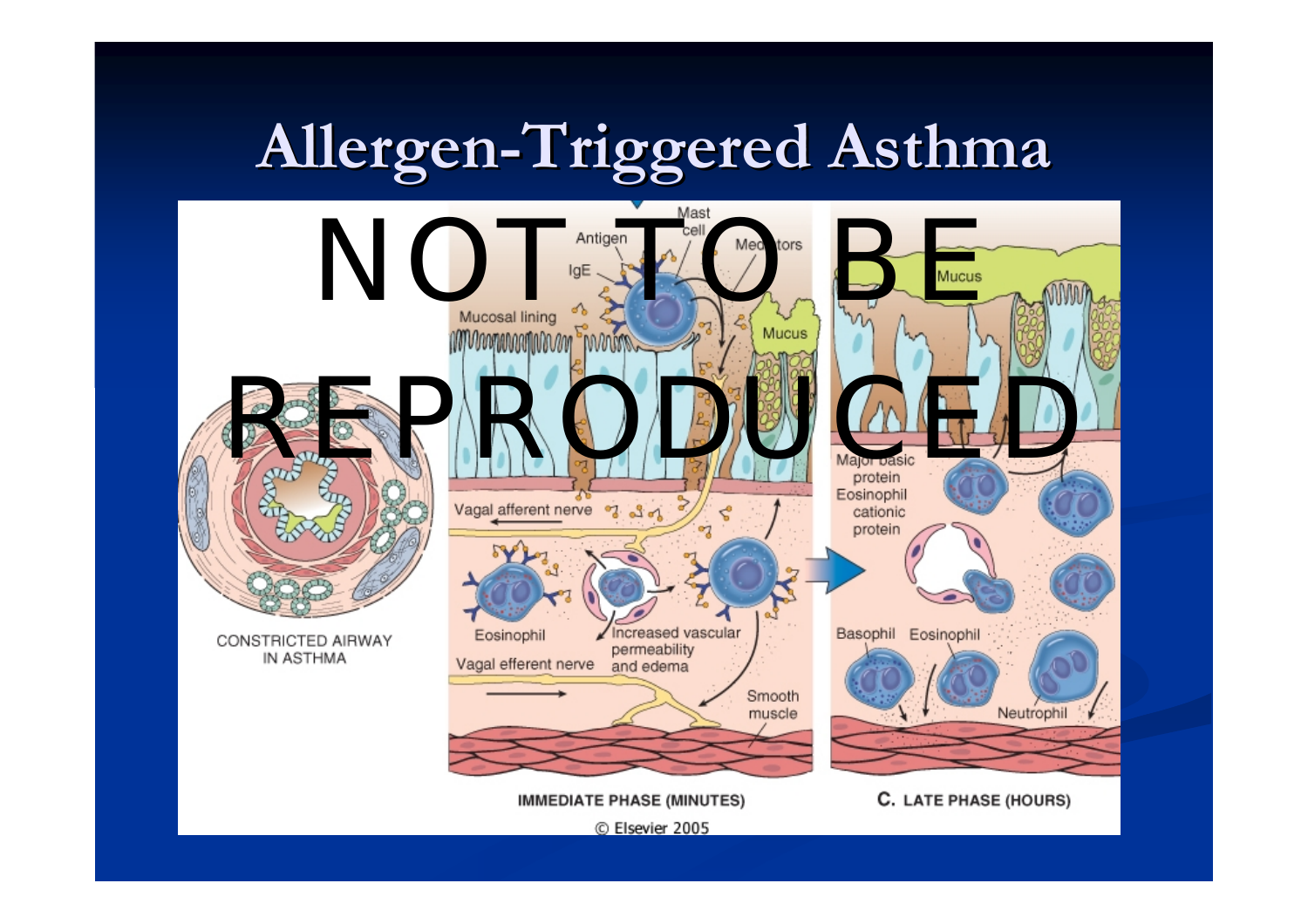### **Feline Asthma Feline Asthma**

 $\blacksquare$  BAL cytology **Large number of eosinophils Differentiate from parasitic migration (look for** larvae at low magnification) **Do dogs get this disease?** Large number of eosinophils<br>Differentiate from parasitic micration (look for